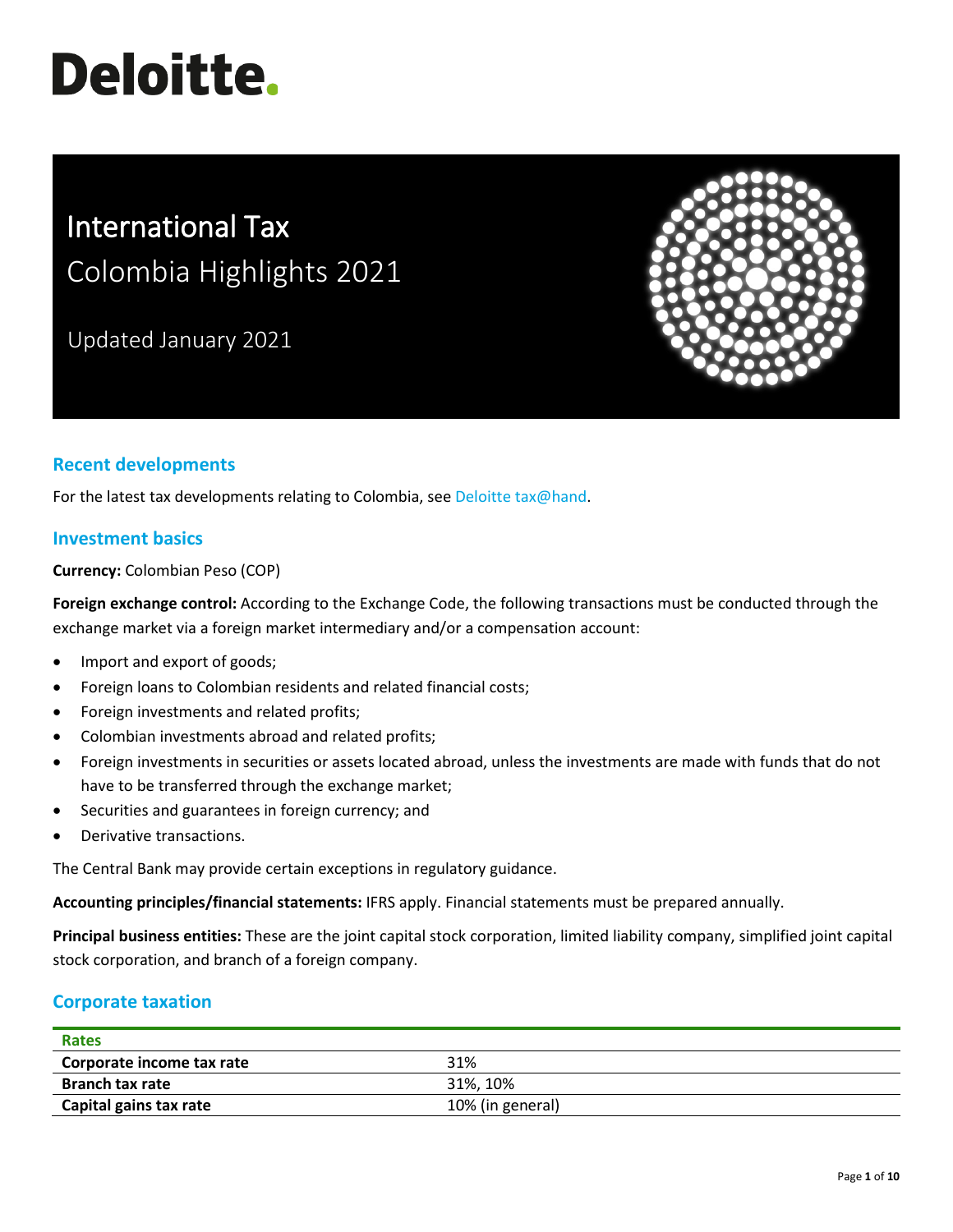**Residence:** A corporation is resident if it is organized under Colombian law, it has its main domicile in Colombia, or its effective place of management is located in the country.

**Basis:** Colombian companies and entities are taxed on their worldwide income. A permanent establishment (PE) must determine its income tax based on its attributable worldwide income. Foreign companies are taxed only on their Colombia-source income.

Foreign companies that (i) carry out their corporate activities in Colombia through a fixed place of business, (ii) have a dependent agent in Colombia with powers to conclude contacts, or (iii) have an independent agent in Colombia but the financial and commercial transactions between the agent and the enterprise differ from those that would have been made between independent enterprises or parties, are deemed to have a PE in Colombia unless the activities are of a preparatory or auxiliary nature. Branches are taxed at the same rates as subsidiaries on worldwide income attributable to the branch on the basis of a transfer pricing study assessing the functions, assets, risks, and personnel involved in the activities.

**Taxable income:** Taxable income is defined as gross income less returns, rebates, discounts, all ordinary costs incurred in deriving net income, and all allowable deductions. Corporate taxpayers may deduct costs and expenses that are "necessary and proportionate to the activities performed" in computing taxable income and are directly related to the income-producing activity. Additional requirements may apply for deducting certain expenses (e.g., labor costs are deductible only where subject to withholding tax and social security contributions, subject to certain exceptions).

**Rate:** The corporate income tax rate applicable to resident companies and PEs of nonresident companies is 31% for 2021 (reduced from 32% for 2020), and 30% as from 2022. A 20% rate applies to industrial and services companies located in free trade zones; commercial companies must apply the general corporate tax rate. Profits remitted abroad by a branch of a foreign company that have not been taxed at the branch level are subject to the standard corporate income tax rate of 31%, plus a special rate of 10% (the 10% rate applies after deducting the standard corporate income tax). Profit remittances taxed at the branch level are subject only to the 10% rate. Special rules apply to profits generated in 2016 and earlier years.

**Surtax:** An additional corporate income tax surcharge applies to financial institutions with annual income exceeding 120,000 UVT (tax value units, the value of which is COP 36,308 for 2021). The rate is 3% for taxable year 2021 (in total 34%), and 3% for taxable year 2022 (in total 33%).

**Alternative minimum tax:** The presumptive minimum income tax is abolished as from 2021.

**Taxation of dividends:** Dividends and income from profit participations are considered taxable income where they are paid from profits that have not been taxed at the level of the distributing company. Dividends and income from profit participations paid from profits that already have been subject to tax at the corporate level are deemed to be nontaxable income or capital gains. See also "Dividends" under "Withholding tax," below.

**Capital gains:** Capital gains derived from the sale of fixed assets held for two years or more, or on the liquidation of a company incorporated for two years or more, are subject to capital gains tax. The tax rate on most capital gains is 10%. Special rules are used to determine the taxable base.

**Losses:** Losses generated after 2017 may be carried forward for 12 years; losses generated in 2017 or earlier may be carried forward indefinitely. The carryback of losses is not permitted.

**Foreign tax relief:** A taxpayer may claim a credit for foreign tax paid on foreign-source income up to the Colombian tax that would have been payable on the income. To be eligible for the credit, the taxpayer must be a company resident in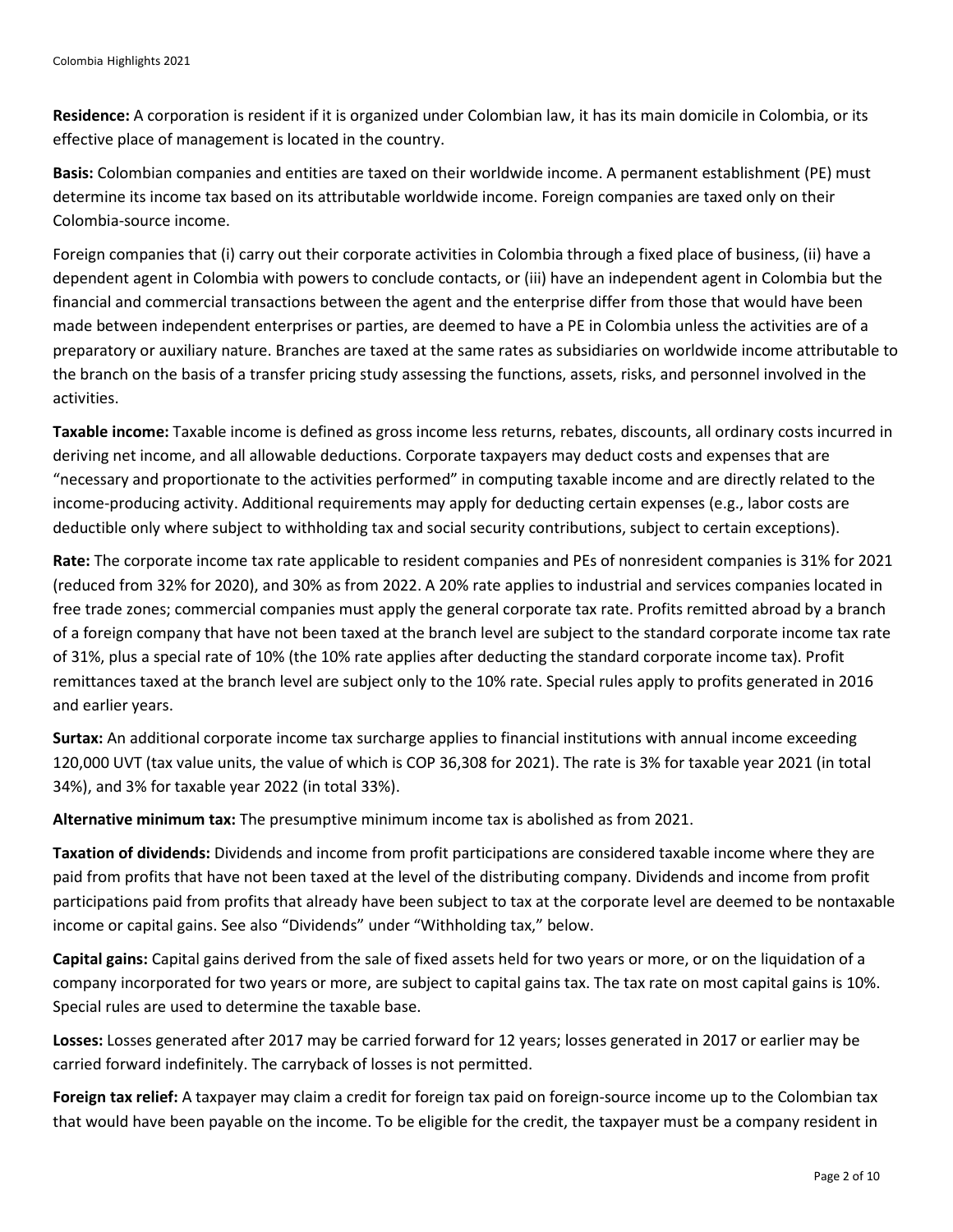Colombia, its foreign income must be taxable in Colombia, and the taxpayer must provide proof of the foreign tax paid (e.g., a certificate issued by the local tax authorities or other appropriate evidence). The tax credit may be claimed in the taxable year in which the tax was effectively paid or carried forward indefinitely. The credit may not be carried back.

**Participation exemption:** There is no general participation exemption but see "Holding company regime," below for details of exemptions available to holding companies.

**Holding company regime:** A holding company regime applies to domestic companies if (i) one of their main activities is holding securities, investing in foreign or Colombian shares or administering such investments, and (ii) they comply with certain requirements. The following rules apply under the holding company regime:

- Dividends received by a qualifying holding company from nonresident entities are exempt from tax in Colombia;
- Dividends distributed from foreign-source income by a qualifying holding company to a nonresident individual or entity are considered foreign-source income and, therefore, are not taxed in Colombia; and
- Dividends distributed by a qualifying holding company to a Colombian resident individual or entity are taxed at the general rate (see also "Dividends" under "Withholding tax," below).

**Incentives:** Incentives include:

- A special free trade zone regime with a corporate income tax rate of 20% for qualifying companies, and an exemption from customs duties and VAT;
- Deductions for environmental and scientific investment;
- Income tax and VAT benefits for qualifying projects in the field of alternative sources of energy;
- A deduction for employers for 120% of the salary payments made to employees who are under 28 years of age, up to a maximum of 115 UVT per month, provided the Ministry of Labor has certified that the job is the employee's first job;
- An income tax credit for VAT paid on productive tangible fixed assets;
- An option for corporations to satisfy up to 50% of their tax liability through direct investment in projects of social importance or infrastructure in the areas (ZOMACs) that have been most affected by armed conflict in Colombia;
- Reduced tax rates for certain new companies established in ZOMACs; and
- Reduced tax rates for certain new companies established in ZESEs (special economic zones) in certain Colombian departments (Arauca, La Guajira, and Norte de Santander) and municipalities (Armenia and Quibdó).

A special "mega-investment" tax regime applies for taxpayers that generate at least 400 direct jobs and make new investments of at least 30 million UVT in a commercial, industrial, and/or service activity in Colombia (the employment and investment thresholds may be reduced in the technological and aeronautical industries). The regime provides the following benefits for a period of 20 years: a reduced 27% income tax rate, accelerated asset depreciation, and exemption from the equity tax and the dividend tax if the profits were taxed at the corporate level. Taxpayers must make the investment within five years after the date the project is approved. Mega investment projects may be established in free-trade zones, but investors involved in the evaluation, exploration, and exploitation of nonrenewable natural resources are not eligible for the regime.

# **Compliance for corporations**

**Tax year:** The tax year is the calendar year.

**Consolidated returns:** Consolidated returns are not allowed. Each company must submit a separate return. There are no provisions for group relief of losses.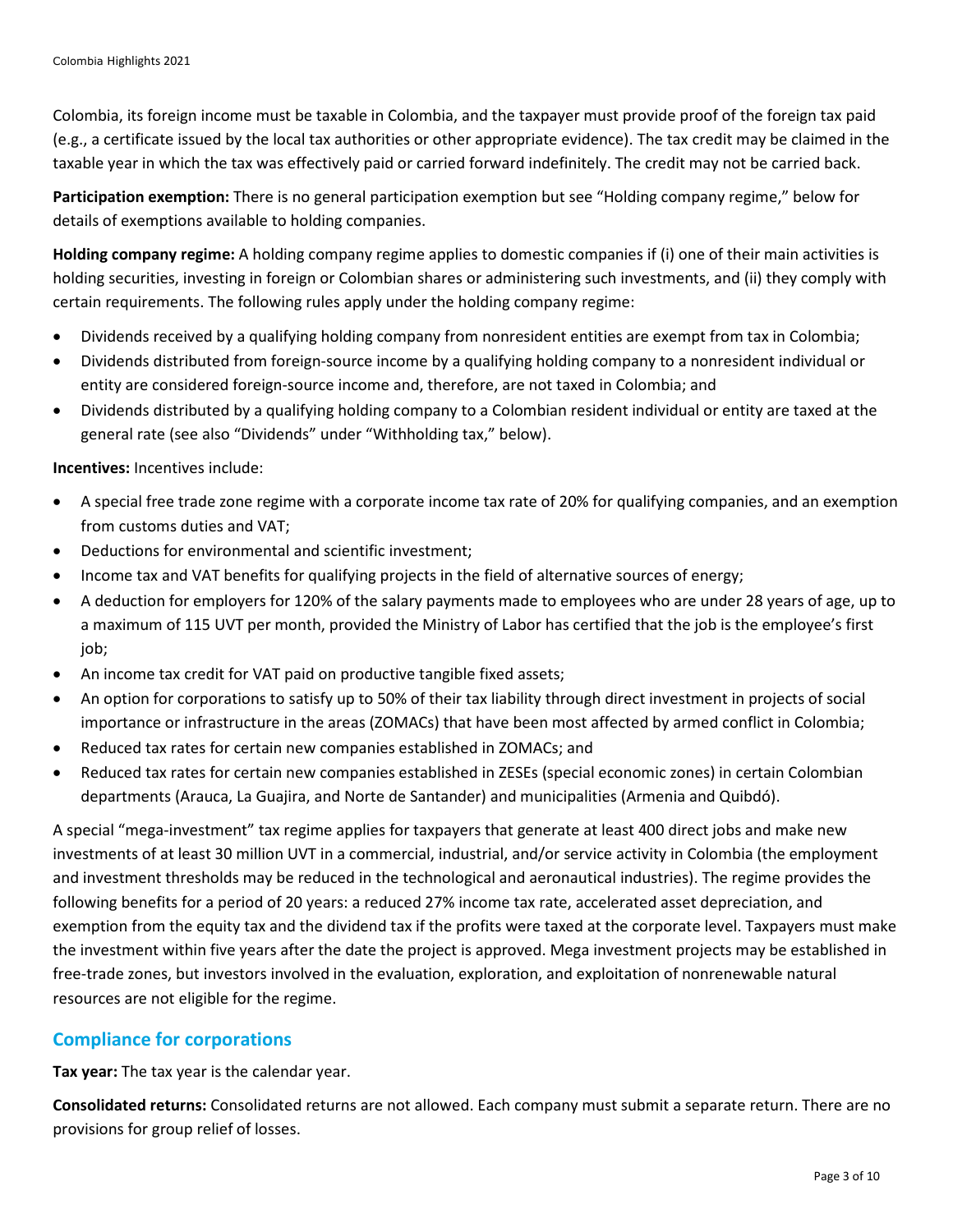**Filing and payment:** A self-assessment system applies, under which a company must complete a tax return and compute its own liability. The income tax return must be filed by a deadline that is set annually (generally between April and May) and varies depending on the type of taxpayer and the last digit of the taxpayer's tax identification (ID) number.

**Penalties:** Late filing penalties amount to 5% per month of delay, up to 100% of the tax or withholding tax due. The penalty increases to 10% per month, with a 200% ceiling, if the late filing is made after the tax authorities have made a request. Late payment interest also is charged. The penalty for amendments to a return is 10% of the additional tax. Other penalties apply in specific circumstances.

**Rulings:** Advance pricing agreements (APAs) may be obtained under the transfer pricing rules.

# **Individual taxation**

| <b>Rates</b>               |                       |        |
|----------------------------|-----------------------|--------|
| Individual income tax rate | <b>Taxable income</b> | Rate   |
|                            | Up to 1,090 UVT       | 0%     |
|                            | 1,091 UVT-1,700 UVT   | 19%    |
|                            | 1,701 UVT-4,100 UVT   | 28%    |
|                            | 4,101 UVT-8,670 UVT   | 33%    |
|                            | 8,671 UVT-18,970 UVT  | 35%    |
|                            | 18,971 UVT-31,000 UVT | 37%    |
|                            | Over 31,000 UVT       | 39%    |
| Capital gains tax rate     |                       | 0%/10% |

**Residence:** An individual is resident for tax purposes if the individual is present in Colombia for more than 183 days (whether or not continuously) in a 365-day period.

**Basis:** Resident individuals are taxed on their worldwide income and equity owned in Colombia and abroad (see "Net wealth/net worth tax" under "Other taxes on corporations and individuals," below); nonresidents are taxed only on their Colombia-source income and equity owned in Colombia.

**Taxable income:** Most income, including capital gains, is subject to taxation. Mandatory and voluntary contributions to pension funds and/or contributions to AFC accounts (savings accounts to promote investment in housing) to purchase residential property in Colombia may be excluded from income.

Pension fund contributions, in principle, are not taxed (monthly pensions up to 1,000 UVT are exempt).

**Rates:** The maximum income tax rate for resident individuals is 39% for employment income and 10% for dividends. The income tax payable by individuals must be computed by separating the income received from different sources (e.g., (i) employment, capital, and nonemployment income; (ii) pensions; and (iii) dividends) and aggregating the tax payable for each source of income. Special rules apply for stock-based compensation.

Dividends paid to resident individuals are subject to withholding tax at source of 0%-10% (see "Dividends" under "Withholding tax," below).

**Capital gains:** Capital gains (e.g., inheritances, gifts, and proceeds from the sale of real estate) are subject to tax at a rate of 10%. However, gains derived from the sale of shares through a stock exchange are exempt, provided the shares sold do not represent more than 10% of the total shares of the Colombian company that issued the shares.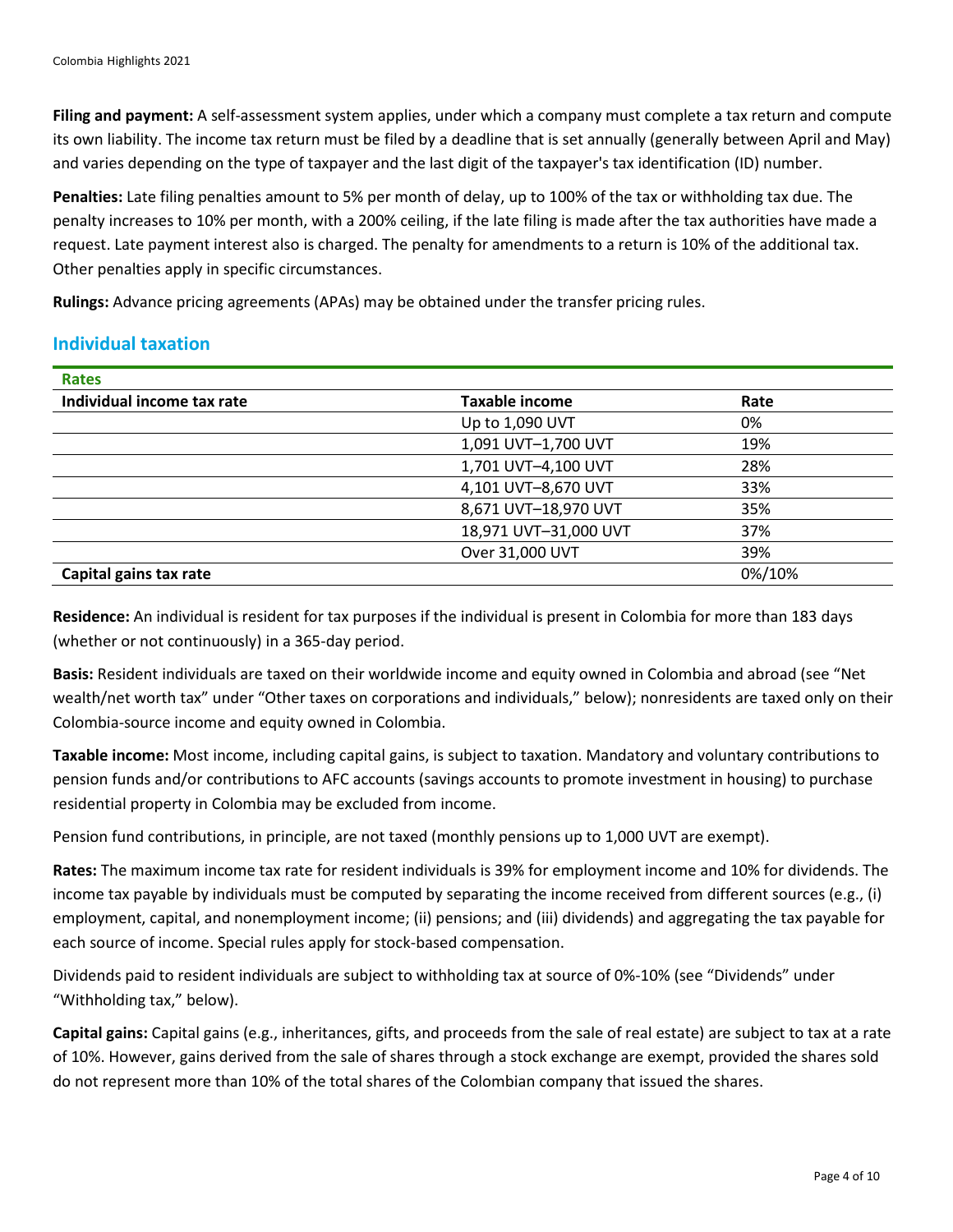**Deductions and allowances:** Taxpayers may claim deductions for (i) mandatory contributions to the General Health System, (ii) private medical and health expenditure, and the purchase of medical insurance, (iii) economic dependents, and (iv) interest paid on residential mortgages (subject to certain limitations).

National tax legislation provides that 25% of total employment income is tax exempt, up to a maximum of 240 UVT per month; the exemption applies after the application of other tax benefits.

**Foreign tax relief:** A taxpayer may claim a credit for foreign tax paid on foreign-source income up to the Colombian tax that would have been payable on the income. To be eligible for the credit, the taxpayer must be an individual resident in Colombia, the foreign income must be taxable in Colombia, and the taxpayer must provide proof of the foreign tax paid (e.g., a certificate issued by the local tax authorities or other appropriate evidence). The tax credit may be claimed in the taxable year in which the tax is effectively paid or carried forward indefinitely. The credit may not be carried back.

# **Compliance for individuals**

**Tax year:** The tax year is the calendar year.

**Filing status:** Joint filing is not permitted; each individual must file his/her own tax return, if required.

**Filing and payment:** Tax on wages is withheld by the employer and remitted to the tax authorities. A resident is required to file an income tax return annually on the date set by the tax authorities (September/October), depending on the last two digits of the individual's tax ID number, unless the individual's income or total net assets are below an amount set annually by the government.

**Penalties:** The penalty for late filing is 5% per month of delay, up to 100% of the tax or withholding tax due. The penalty increases to 10% per month, with a 200% ceiling, if the late filing is made after the tax authorities have made a request. Interest for late payments also is charged. The penalty for amendments is 10% of the additional tax. Other penalties are applicable in specific circumstances.

**Rulings:** Colombia does not have a rulings system for individuals.

# **Withholding tax**

| <b>Rates</b>                       |                      |                     |                     |                     |
|------------------------------------|----------------------|---------------------|---------------------|---------------------|
| Type of payment                    | <b>Residents</b>     |                     | <b>Nonresidents</b> |                     |
|                                    | Company              | <b>Individual</b>   | Company             | <b>Individual</b>   |
| <b>Dividends</b>                   | $31\% + 7.5\%$ (paid | $31\% + 0\% - 10\%$ | $31\% + 10\%$ (paid | $31\% + 10\%$ (paid |
|                                    | out of untaxed       | (paid out of        | out of untaxed      | out of untaxed      |
|                                    | profits)             | untaxed profits)    | profits)            | profits)            |
|                                    | 7.5% (profits        | 0%-10% (profits     | 10% (profits        | 10% (profits        |
|                                    | taxed at             | taxed at            | taxed at            | taxed at            |
|                                    | corporate level)     | corporate level)    | corporate level)    | corporate level)    |
| <b>Interest</b>                    | 4%                   | 4%                  | 5%/15%/20%          | 5%/15%/20%          |
| <b>Royalties</b>                   | 2.5%                 | 2.5%                | 20%                 | 20%                 |
| <b>Fees for technical services</b> | 11%                  | 10%/11%             | 20%                 | 20%                 |

**Dividends:** Dividends paid to a resident individual from profits that have not been taxed at the corporate level are taxed at the general income tax rate, plus a special rate of 0% to 10%, depending on the amount of the dividends. Dividends paid out of profits taxed at the corporate level are subject only to the 0% to 10% rate.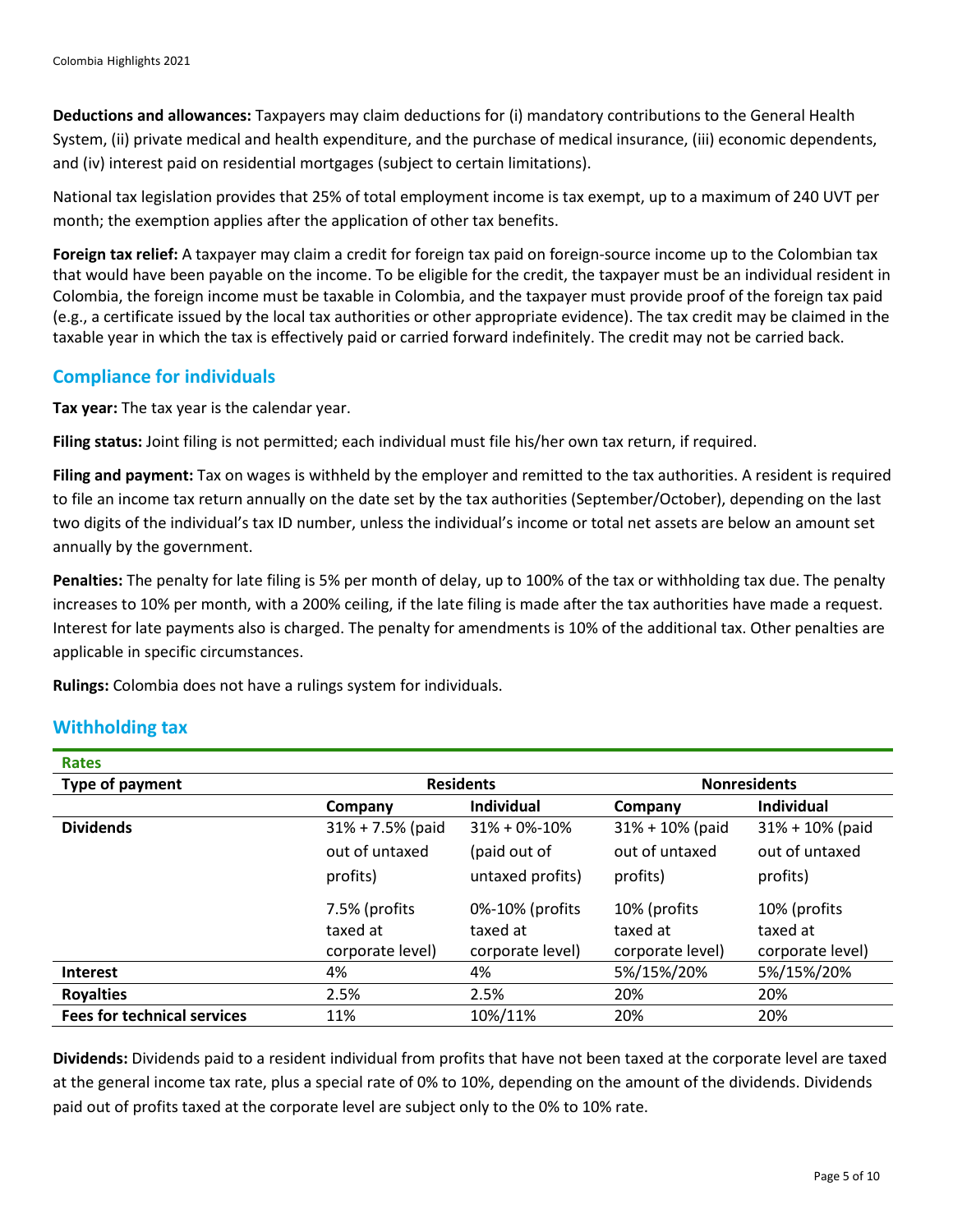Dividends paid to a resident entity from profits that have not been taxed at the corporate level are taxed at the general income tax rate, plus a special rate of 7.5% (the 7.5% rate applies after deducting the general income tax). Dividends paid out of profits taxed at the corporate level are subject only to the 7.5% rate. Tax at 7.5% will be withheld once, when payment is made to the first company receiving the dividends and is withheld by the payer company. This withholding tax will be creditable by a final nonresident investor.

Dividends paid to a foreign entity or a nonresident individual from profits that have not been taxed at the corporate level in Colombia are taxed at the general income tax rate, plus a special rate of 10% (the 10% rate applies after deducting the general income tax). Dividends paid out of profits taxed at the corporate level are subject only to the 10% rate. The rates may be reduced under an applicable tax treaty.

Dividends paid out of profits generated in 2016 and prior years are subject to different rules.

**Interest:** Interest paid to a Colombian resident entity or individual is subject to a 4% withholding tax.

Interest paid to a nonresident is subject to a 20% withholding tax, unless the interest is related to a loan with a term of one or more years, in which case the rate is 15%. Interest payments made to nonresidents on loans granted for the development of infrastructure programs that meet certain requirements are subject to a reduced withholding tax rate of 5%. The rates may be reduced under an applicable tax treaty.

**Royalties:** Royalties paid to a resident are subject to withholding tax at the 2.5% rate applicable to "other payments."

Royalties paid to a nonresident generally are subject to a final withholding tax of 20%, unless the rate is reduced under an applicable tax treaty.

**Fees for technical services:** Fees for technical services, technical assistance, or advisory services paid to a resident entity are subject to an 11% withholding tax. A 10% rate applies to fees and commission paid to resident individuals not required to file an income tax return. An 11% rate applies to fees and commission paid to resident legal entities, or resident individuals where the value of the contract or income exceeds 3,300 UVT.

The withholding tax rate on fees for technical services, technical assistance, or advisory services paid to a nonresident is 20%, unless the rate is reduced under an applicable tax treaty.

**Branch remittance tax:** Profits remitted abroad by a branch of a foreign company that have not been taxed at the branch level are subject to the standard corporate income tax rate for that year (31% for 2021), plus a special rate of 10% (the 10% rate applies after deducting the standard corporate income tax). Profit remittances taxed at the branch level are subject only to the 10% rate. Special rules apply to profits generated in 2016 and earlier years.

**Other:** Management fees paid directly or indirectly to a head office for services rendered within or outside Colombia are subject to a 33% withholding tax.

The government is authorized to establish a list of noncooperative low- or no-tax jurisdictions and preferential tax regimes. Payments made to companies located in such jurisdictions or benefitting from such regimes may be deductible for income tax purposes only if (i) the transactions comply with the arm's length principle, and (ii) they were subject to withholding tax at the standard corporate income tax rate (31% for 2021), if applicable.

Special self-withholding income tax is self-assessed on all income received by corporate taxpayers that are "selfwithholding agents" (generally, those with employees who earn less than 10 times the minimum monthly wage and that are exempt from payroll tax). The rate is 1.6%, 0.8%, or 0.4%, depending on the taxpayer's main economic activity.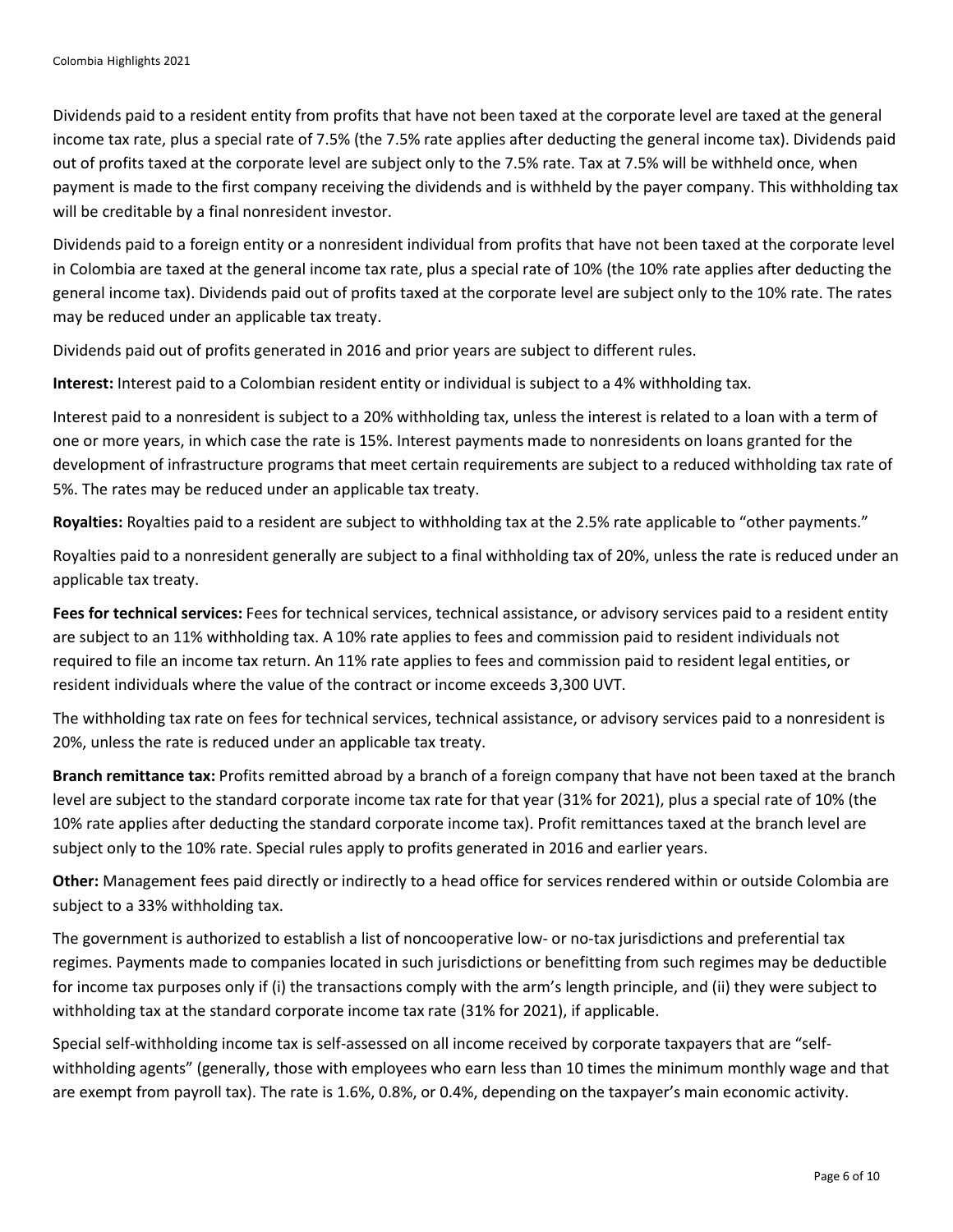## **Anti-avoidance rules**

**Transfer pricing:** The transfer pricing regime is based on the OECD guidelines, with the arm's length principle applying in setting base prices and profit margins on transactions with related parties. Taxpayers engaged in transactions with related parties located abroad, in free trade zones, or in tax havens must file an annual transfer pricing information return and, once they have reached certain total income or liquid equity thresholds, supporting documentation that includes a local file and master file.

Certain multinational enterprise groups with a Colombian resident parent, another Colombian resident group entity, or a PE in Colombia are required to file a country-by-country report.

APAs may be negotiated with the local tax authorities.

**Interest deduction limitations:** The thin capitalization rules apply to interest on debt incurred with related parties (whether resident or nonresident in Colombia) that exceeds a debt-to-equity ratio of 2:1. Interest exceeding this ratio may not be deducted for income tax purposes.

**Controlled foreign companies:** A Colombian tax resident that holds a direct or an indirect participation of at least 10% in the capital or profits of a foreign vehicle that is considered a controlled foreign company (CFC) is taxed currently on its proportionate share of the CFC's passive income (whether or not the income has been distributed), less associated costs, expenses, and deductions. A foreign entity is considered a CFC if it meets the following requirements (i) it is controlled by one or more entities or individuals resident in Colombia, (ii) it satisfies specified subordination and economic conditions, and (iii) it is not resident in Colombia.

**Hybrids:** Colombia does not have anti-hybrid legislation.

**Economic substance requirements:** In January 2020, the National Tax and Customs Office (DIAN) issued a resolution determining that an act or agreement lacks economic substance where any of the following three criteria apply: (i) the economic or commercial terms of the act or agreement are "unreasonable;" (ii) the transaction results in a significant tax benefit that is disproportionate to the economic or commercial risks assumed by the taxpayer; or (iii) the structure of the transaction is designed to obscure the intent of the parties. The tax authority also must prove that the intention of the act or agreement is to obtain a tax benefit. Where this can be shown, the DIAN may recharacterize the transaction and impose additional tax, plus interest and penalties, where appropriate.

**Disclosure requirements:** See under "Transfer pricing," above. Colombia is one of the countries that has committed to the adoption of the OECD common reporting standard between tax authorities and US Foreign Account Tax Compliance Act (FATCA) reporting.

**Exit tax:** Colombia does not impose an exit tax.

**General anti-avoidance rule:** A general anti-avoidance rule applies to combat transactions and structures that lack economic substance or a business purpose.

#### **Value added tax**

| <b>Rates</b>         |       |
|----------------------|-------|
| <b>Standard rate</b> | 19%   |
| Reduced rate         | 0%/5% |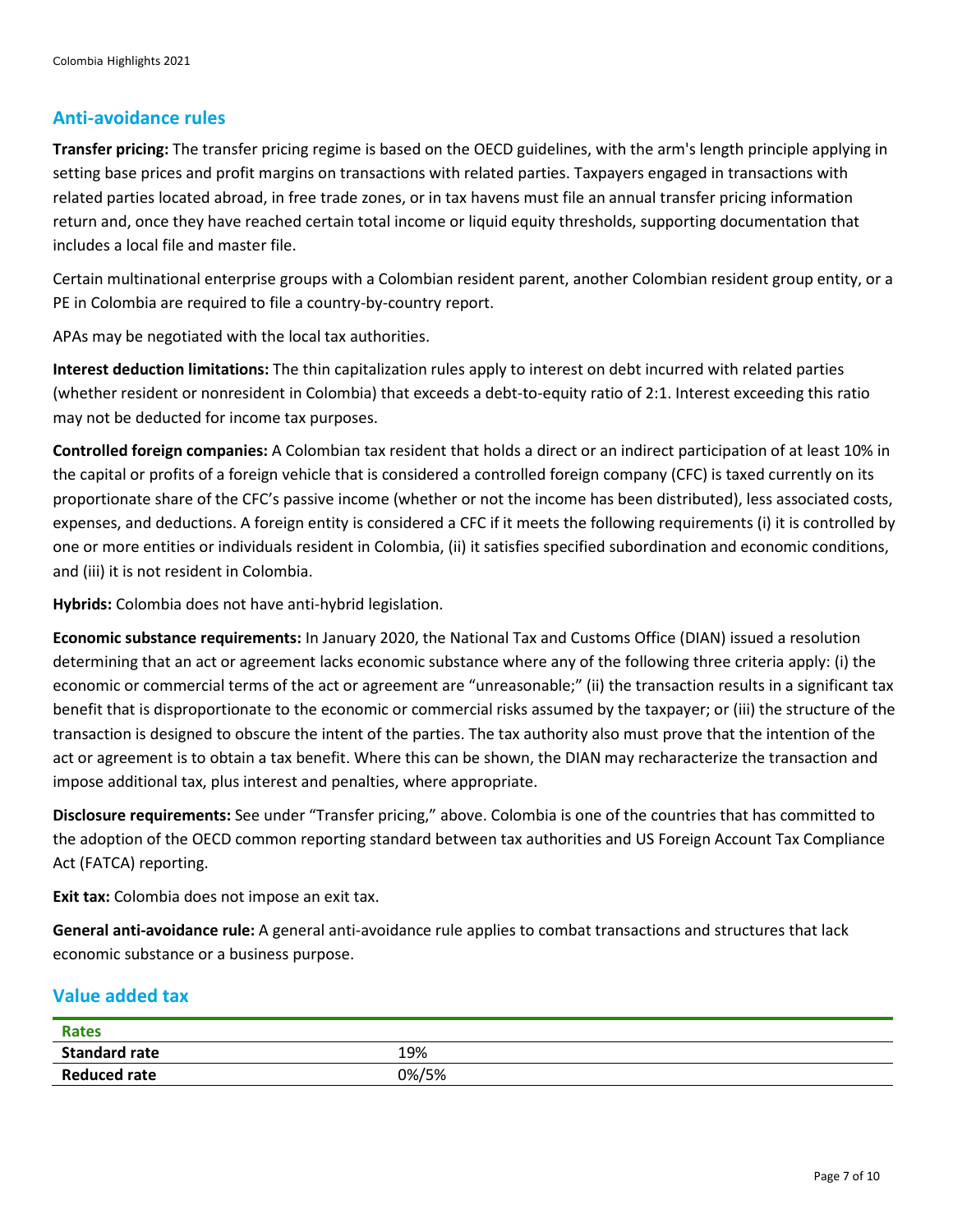**Taxable transactions**: VAT is levied on the sale and import of tangible goods, the sale or transfer of rights over intangible assets associated with industrial property, and the provision of services (including the acquisition or the exploitation of intangibles from abroad in Colombia), regardless of whether the services are rendered in Colombia or overseas, provided the beneficiary of the services is located in Colombia.

For information on the consumption tax, which is separate from VAT, see under "Other" in "Other taxes on corporations and individuals," below. The consumption tax applies when certain services or goods are provided or sold to, or imported by, the final consumer.

**Rates:** The standard VAT rate is 19%, with a preferential rate of 0% applying to exports and certain domestic supplies. A reduced rate of 5% applies to certain goods and services.

**Registration:** VAT taxpayers must register with the local tax authorities and obtain a VAT identification number. There is no threshold for registration purposes.

**Filing and payment**: VAT is computed bimonthly or quarterly, depending on the gross income of the previous taxable year. The subtraction method is used to compute VAT, crediting taxes paid on purchases against tax liabilities arising from sales.

Special rules apply to small taxpayers and foreign services providers.

### **Other taxes on corporations and individuals**

Unless otherwise stated, the taxes in this section apply both to companies and individuals and are imposed at the national level.

**Social security contributions**: The employer's contribution to the social security system is as follows (i) 8.5% of salary for health insurance, (ii) 12% for the general pension scheme, and (iii) a percentage (from 0.522% to 8.7% depending on the company's level of risk) for the labor risk system. Employee contributions are 4% of monthly salary for health insurance and 4% for the general pensions scheme. The employer withholds and remits the employee's share of the contributions to the government.

**Payroll tax:** An employer must contribute 9% of monthly payroll, with 3% allocated to the Institute for Family Welfare (ICBF), 2% to the National Apprenticeship Service (SENA), and 4% to the Family Subsidy Fund. An employer is exempt from contributions to the SENA and ICBF for employees earning less than 10 times the minimum monthly wage; in that case, the employer is subject to the self-withholding income tax mentioned under "Withholding tax," above, subject to certain conditions.

**Capital duty:** Colombia does not impose capital duty, but see registration tax under "Other," below.

**Real property tax:** Real estate is subject to municipal taxation, which usually is charged at rates within a band based on the value of property, without regard to the number of owners, or the taxpayer's personal wealth.

**Transfer tax:** Colombia does not impose transfer tax.

**Stamp duty**: The stamp duty rate currently is 0%, except for a few cases established in the relevant law. See also registration tax under "Other," below.

**Net wealth/worth tax:** An equity tax applies for taxable year 2021 to individuals (both resident and nonresident), provided certain criteria are met. It also may apply to nonresident entities in certain cases. The tax rate is 1% on net equity exceeding COP 5 billion on 1 January 2021.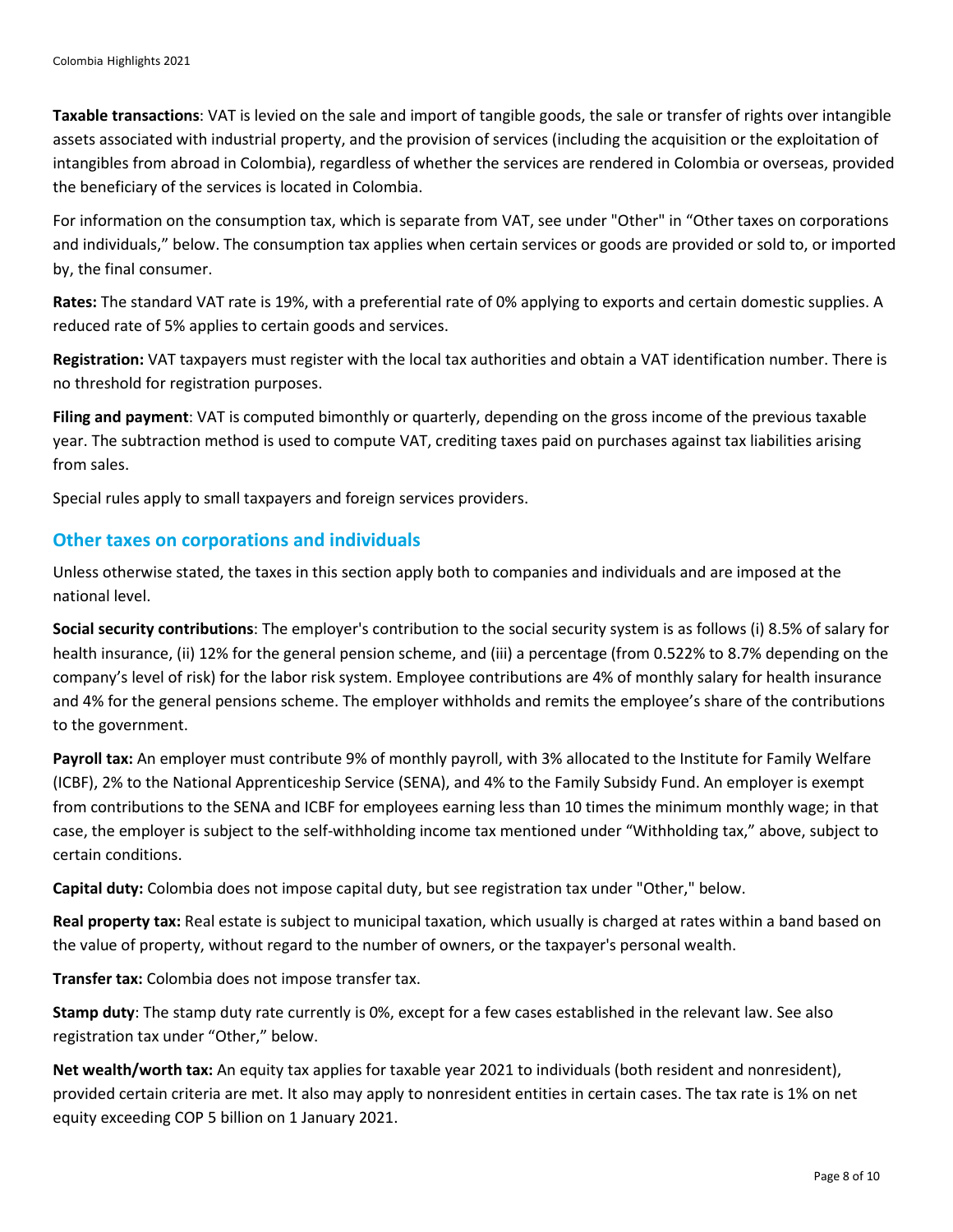**Inheritance/estate tax:** Inheritances and gifts received by individuals are treated as capital gains and are subject to tax at 10%. The recipient of the gift or inheritance must report the inheritance or gift on his/her income tax return and calculate the tax payable on the capital gain.

#### **Other**

#### **Registration tax**

Registration tax applies to documents (e.g., legal acts, bylaws, etc.) registered with the Chamber of Commerce (0.3% to 0.7%), or the Registry of Public Deeds (0.5% to 1%), calculated on items such as subscribed capital, transaction amounts stated in the document to be registered, or the appraisal value of immovable property. Relief is available if a document or act is subject to both registration tax and stamp duty (stamp duty will not be levied), or to registration with both the Chamber of Commerce and the Registry of Public Deeds (where the public deeds levy is imposed).

#### **Financial transactions tax**

A 0.4% financial transactions tax is imposed on withdrawals from checking and savings accounts in financial institutions, as well as on accounts held with the central bank.

#### **Consumption tax**

Corporate entities also may be subject to a consumption tax applicable when the following services or goods are provided or sold to, or imported by, the final consumer:

- Mobile phones and internet services;
- Certain movable goods, such as vehicles (domestically produced or imported);
- Vehicles considered fixed assets for the seller, when the sale is made on behalf of a third party;
- Food and beverages prepared in restaurants, cafes, supermarkets, etc. for on-site consumption or home delivery;
- Alcoholic beverages; and
- Real estate with a value greater than 26,800 UVT.

The applicable consumption tax rates range from 2% to 16%, depending on the service/goods.

#### **"SIMPLE" tax regime**

The SIMPLE regime is available to corporate taxpayers to simplify and facilitate the tax compliance obligations of taxpayers that voluntarily accept the regime and satisfy certain conditions. It is an optional taxation model that replaces the income tax, and integrates the national consumption tax and the municipal industry and trade tax. The taxable base is the gross ordinary and extraordinary income received in the taxable period, excluding capital gains. The tax rates depend on the type of activity conducted by the taxpayer and the gross income received and vary between 1.8% and 14.5%. SIMPLE taxpayers are not subject to withholding taxes, other than VAT withholding.

#### **Industry and commerce tax**

A municipal industry and commerce tax is imposed on corporate entities at rates ranging from 0.2% to 1%, on gross receipts derived from carrying out industrial, commercial, and service activities within a municipal territory in Colombia. A supplementary billboards tax of 15% of the industry and commerce tax payable applies on the placing of billboards and other advertising boards in public spaces.